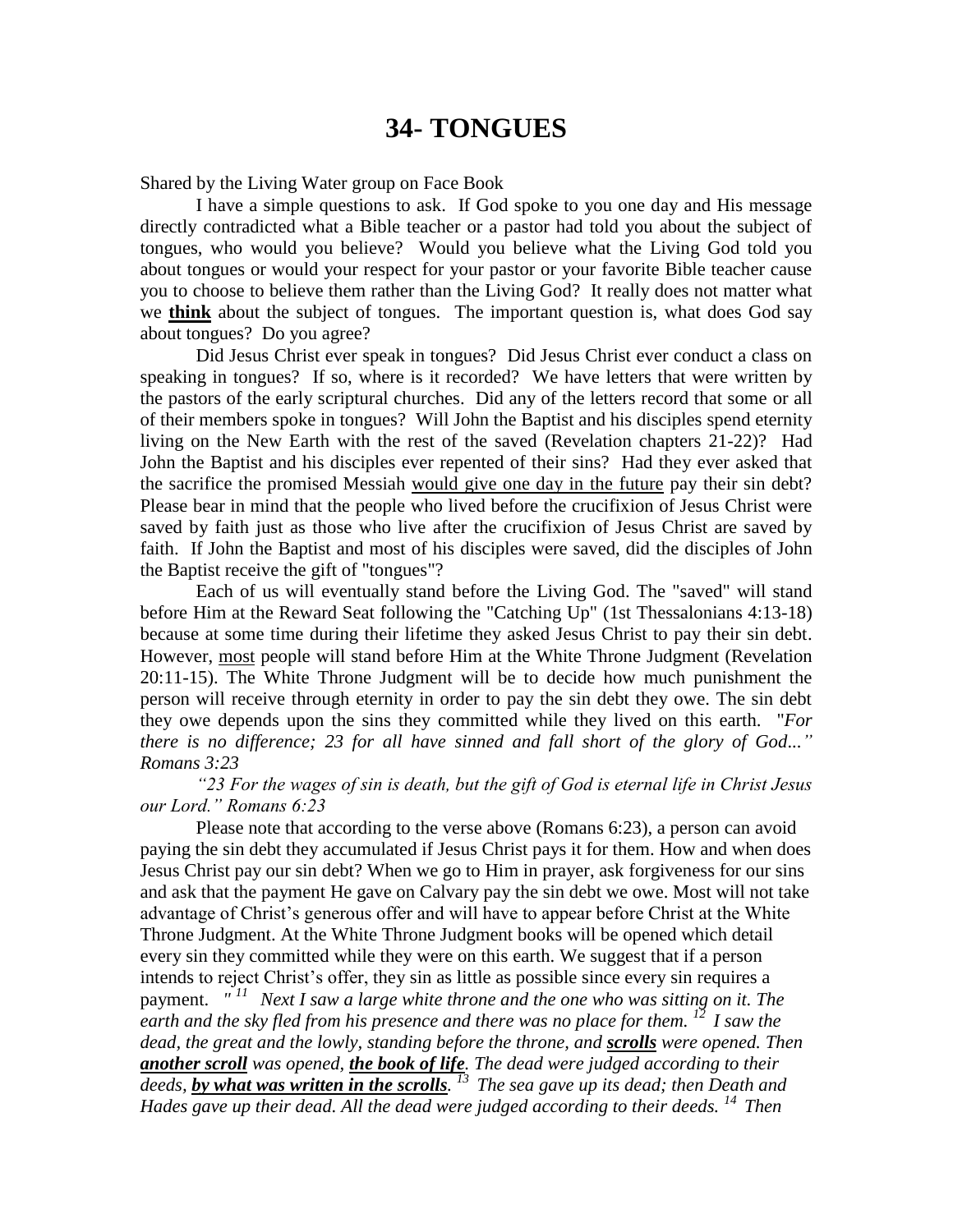*Death and Hades were thrown into the pool of fire. (This pool of fire is the second death.) <sup>15</sup>Anyone whose name was not found written in the book of life was thrown into the pool of fire." Revelation 20:11-15 (New American Bible-United States Conference of Catholic Bishops)* 

Yes, the disciples of John the Baptist were saved. John the Baptist insisted that they repent of their sins, look forward in faith and accept the promised Messiah as their personal Savior. In fact, he even announced the presence of the promised Messiah to his disciples one day. *" <sup>29</sup>The next day John saw Jesus coming toward him and said, "Here is the Lamb of God, who takes away the sin of the world! <sup>30</sup>This is the One I told you about: 'After me comes a man who has surpassed me, because He existed before me.' <sup>31</sup>I didn't know Him, but I came baptizing with water so He might be revealed to Israel." <sup>32</sup> And John testified, "I watched the Spirit descending from heaven like a dove, and He rested on Him. <sup>33</sup>I didn't know Him, but He who sent me to baptize with water told me, 'The One you see the Spirit descending and resting on—He is the One who baptizes with the Holy Spirit.' <sup>34</sup>I have seen and testified that He is the Son of God! " John 1:29-34 (Holman Christian Standard Bible)*

<sup>*n*</sup>In those days John the Baptist came, preaching in the Desert of Judea<sup>2</sup> and *saying, "Repent, for the kingdom of heaven is near." <sup>3</sup> This is he who was spoken of through the prophet Isaiah: "A voice of one calling in the desert, 'Prepare the way for the Lord, make straight paths for him.'" 4 John's clothes were made of camel's hair and he had a leather belt around his waist. His food was locusts and wild honey. <sup>5</sup> People went out to him from Jerusalem and all Judea and the whole region of the Jordan.*  <sup>6</sup>Confessing their sins, they were baptized by him in the Jordan River. <sup>7</sup>But when he saw *many of the Pharisees and Sadducees coming to where he was baptizing, he said to them: "You brood of vipers! Who warned you to flee from the coming wrath? <sup>8</sup> Produce fruit in keeping with repentance. <sup>9</sup> And do not think you can say to yourselves, 'We have Abraham as our father.' I tell you that out of these stones God can raise up children for Abraham. <sup>10</sup>The ax is already at the root of the trees and every tree that does not produce good fruit will be cut down and thrown into the fire." Matthew 3:1-10*

The Bible establishes the fact that the disciples of John the Baptist were indeed saved. They will, indeed, live on a New Earth (Revelation chapters 21 and 22) for eternity with the rest of the saved. But not all of the disciples of John the Baptist became disciples of Jesus Christ. " *"14Then came to him the disciples of John, saying, Why do we and the Pharisees fast oft, but thy disciples fast not? <sup>15</sup>And Jesus said unto them, Can the children of the bride chamber mourn, as long as the bridegroom is with them? But the days will come, when the bridegroom shall be taken from them, and then shall they fast." Matthew 9:14-15. Please also read Mark 2:18 and Luke 5:33.*

*"Now when John had heard in the prison the works of Christ, he sent two of his disciples, 3 And said unto him, Art thou he that should come, or do we look for another? 4 Jesus answered and said unto them, Go and show John again those things which ye do hear and see: <sup>5</sup> The blind receive their sight, and the lame walk, the lepers are cleansed, and the deaf hear, the dead are raised up, and the poor have the gospel preached to them. <sup>6</sup> And blessed is he, whosoever shall not be offended in me." Matthew 11:2-6* 

Did Jesus Christ ever tell the disciples of John the Baptist to tarry in Jerusalem until they were endued with Power? We find in Acts 1:1-9 that Jesus Christ only instructed His own disciples (the local church in Jerusalem) to tarry in Jerusalem until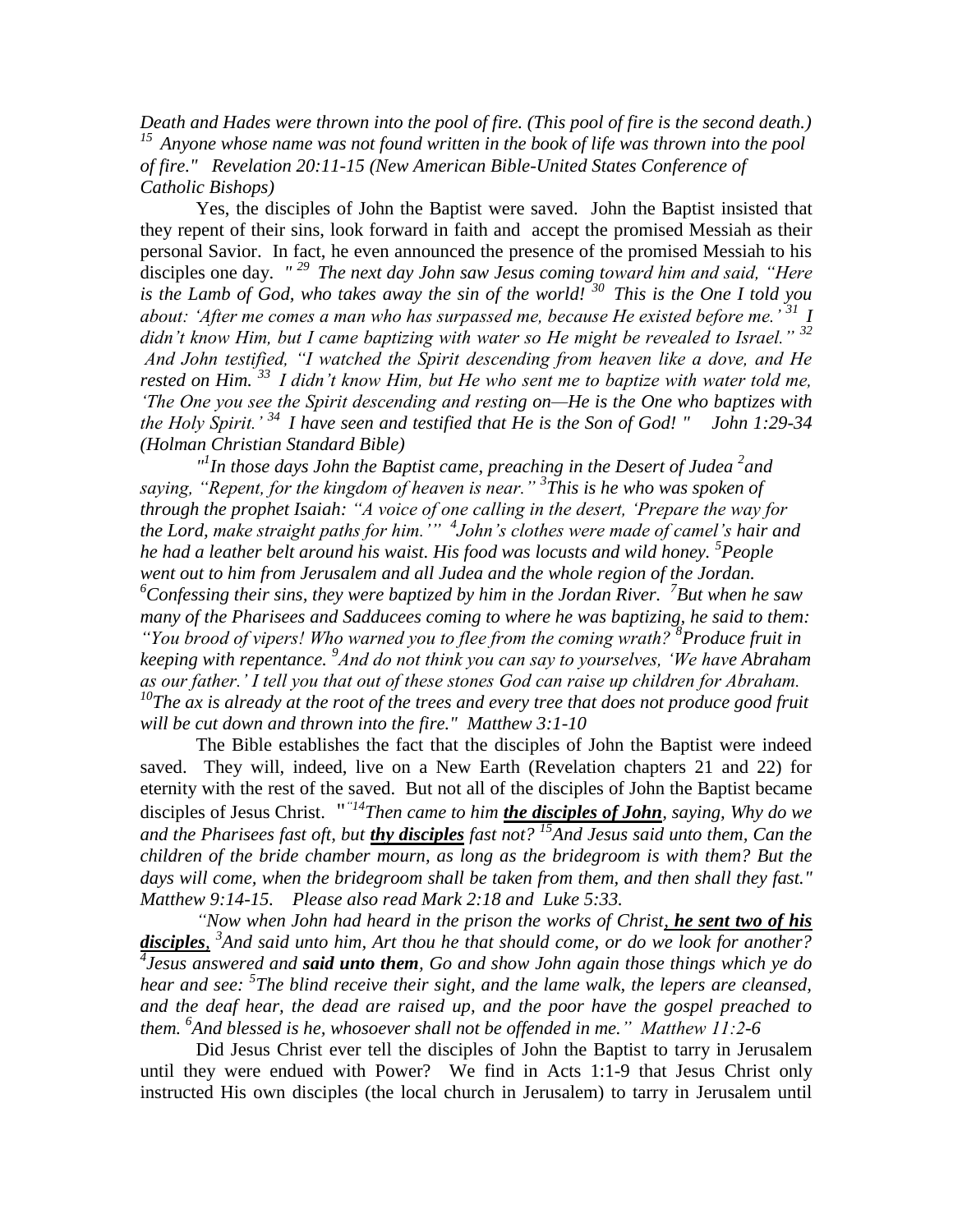they were endued with Holy Spirit Power. In fact, we find in Acts, chapter 2, that only the disciples of Jesus Christ **were in the upper room** on the day of Pentecost and only the disciples of Jesus Christ were endued with Holy Spirit Power, even through those disciples who remained with John the Baptist were just as saved as the disciples of Jesus Christ. If you would like to know more about the Power of the Sevenfold Spirit of God, we invite you to read the paper we posted on our website, [http://www.bayourouge.net.](http://www.bayourouge.net/) So there were saved people living on the earth on the day of Pentecost (fifty days after Jesus was crucified on Passover day) who **never** received the Power of the Sevenfold Spirit of God **nor** did they speak in tongues. In fact, according to the second chapter of Acts, the only ones who received the gift of tongues **were from Galilee**.

*" <sup>5</sup>And there were dwelling at Jerusalem Jews, devout men, out of every nation under heaven. <sup>6</sup>Now when this was noised abroad, the multitude came together, and were confounded, because that every man heard them speak in his own language. <sup>7</sup>And they were all amazed and marvelled, saying one to another, Behold, are not all these which speak Galilaeans? <sup>8</sup>And how hear we every man in our own tongue, wherein we were born? <sup>9</sup>Parthians, and Medes, and Elamites, and the dwellers in Mesopotamia, and in Judaea, and Cappadocia, in Pontus, and Asia, <sup>10</sup>Phrygia, and*  Pamphylia, in Egypt, and in the parts of Libya about Cyrene, and strangers of Rome, *Jews and proselytes, <sup>11</sup>Cretes and Arabians, we do hear them speak in our tongues the wonderful works of God. <sup>12</sup>And they were all amazed, and were in doubt, saying one to another, What meaneth this?" Acts 2:5-12* 

Then what was the purpose of the gift of tongues? "*Therefore tongues are for a sign, not to those who believe but to unbelievers; but prophesying is not for unbelievers but for those who believe." 1 st Corinthians 14:22*

In your study of the Bible, did you ever find a scripture that tell us who was to (1) make disciples, (2) baptize them by the authority of the Father, the Son and the Holy Spirit and to (3) teach their new members all the things that Christ had taught them? That's right. It is found in Matthew 28:16-20 among other places.

*" <sup>16</sup>Then the eleven disciples went away into Galilee, into a mountain where Jesus had appointed them. <sup>17</sup>And when they saw him, they worshipped him: but some doubted. <sup>18</sup>And Jesus came and spake unto them, saying, All power is given unto me in heaven and in earth. <sup>19</sup>Go ye therefore, and teach all nations, baptizing them in the name of the Father, and of the Son, and of the Holy Ghost: <sup>20</sup>Teaching them to observe all things whatsoever I have commanded you: and, lo, I am with you alway, even unto the end of the world. Amen. " Matthew 28:16-20*

What was the purpose of the gift of tongues? The Lord commissioned **His**  disciples to go out and make other converts and to urge them to become a growing part of the local church in order to fulfill the commission He had given them. But they had a problem that you and I do not have today. Today, we have the **completed** Word of God which provides us knowledge about what has happened in the past as the plan of our Lord has moved toward its fulfillment. Through the **completed** Word of God the Lord informs us of what will happen in the future so we do not need for someone to be given the gift of prophecy in order to foretell future events. Also, we have the **completed** Word of God to confirm the truths we are sharing with others. But the perfect, recorded, Word of God (the Bible) was not **completed** until the apostle John **completed** the Book of Revelation.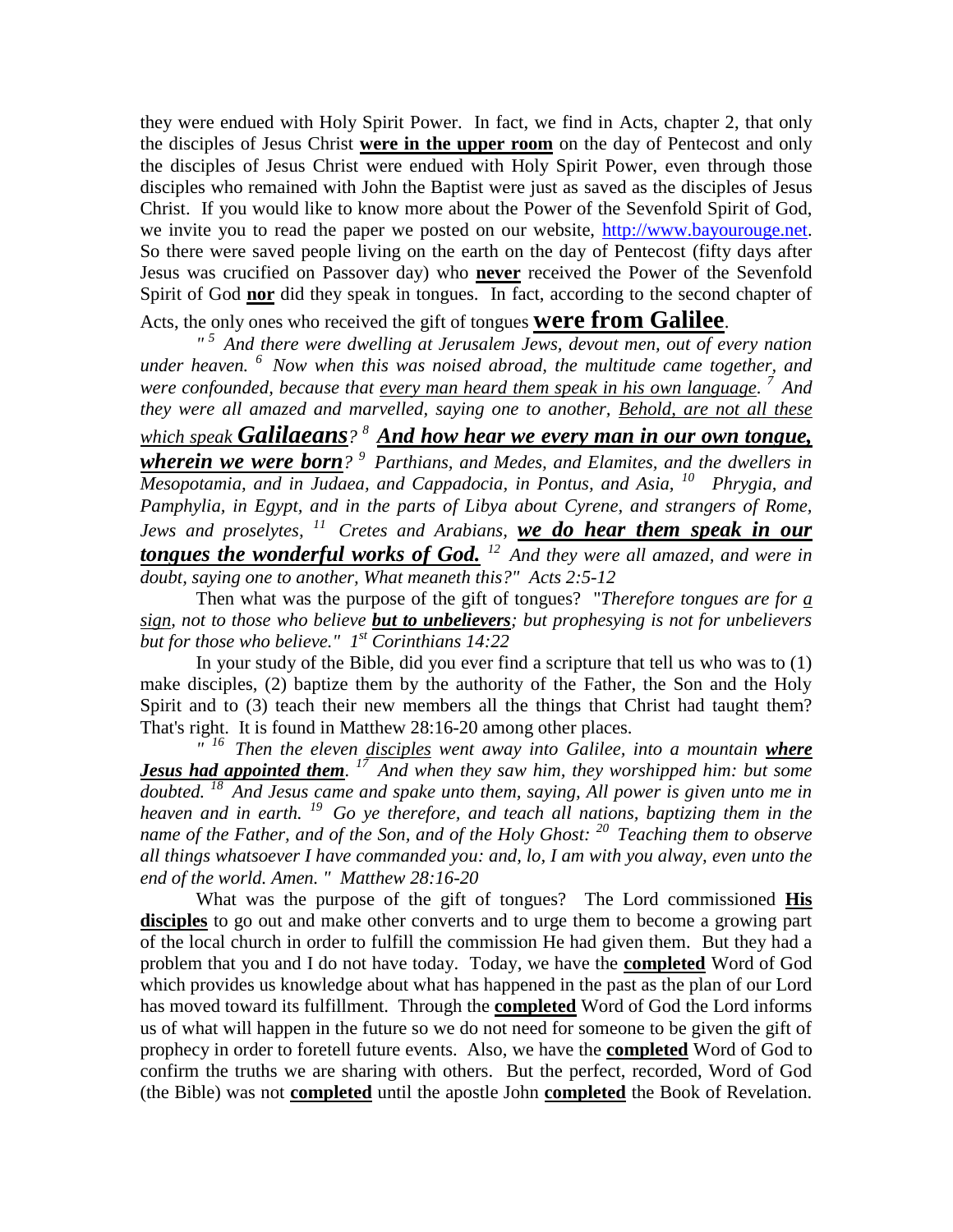During the interval between the giving of the Great Commission and the **completion** of the Bible, the Lord confirmed the testimony of the witnesses by giving them special gifts. That way the hearer could have confidence that the message was coming to them directly from the Living God.

*" <sup>1</sup>Therefore we ought to give the more earnest heed to the things which we have heard, lest at any time we should let them slip. <sup>2</sup>For if the word spoken by angels was stedfast, and every transgression and disobedience received a just recompence of reward; <sup>3</sup>How shall we escape, if we neglect so great salvation; which at the first began*  to be spoken by the Lord, and was confirmed unto us by them that heard him;  $\frac{4}{}$  **God also** *bearing them witness, both with signs and wonders, and with divers miracles, and gifts of the Holy Ghost, according to his own will? " Hebrews 2:1-4* 

Once the Bible was **completed**, however, the Holy Spirit used the Bible to confirm the message and those special, temporary, gifts were no longer given and died when the recipient went to Paradise. Please note verse 10 printed below does not say "when **He** who is perfect is come." **Verse 10 printed below is referring to an inanimate object, that is, an object that is not alive.** The only other perfect thing that came to **completion** was the recorded Word of the Living God. It is a divine library of 66 books, written over a period of about 1,500 years by approximately 40 writers. *" <sup>8</sup> Charity never faileth: but whether there be prophecies, they shall fail; whether there be tongues, they shall cease; whether there be knowledge, it shall vanish away. <sup>9</sup>For we know in part, and we prophesy in part.* <sup>*10*</sup> *But when that which is perfect is come, then know in part, and we prophesy in part.* <sup>*10*</sup> *But when that that which is in part shall be done away.* <sup>11</sup> *When I was a child, I spake as a child, I understood as a child, I thought as a child: but when I became a man, I put away childish things. <sup>12</sup>For now we see through a glass, darkly; but then face to face: now I know in part; but then shall I know even as also I am known." 1 Corinthians 13:8-12* 

We should not be surprised that the Living God choose to confirm His word by bearing His disciples witness, both with signs and wonders, with divers miracles, and gifts of the Holy Spirit-Hebrews 2:4). The Lord did the same for our Master, Jesus Christ. " *<sup>22</sup>Ye men of Israel, hear these words; Jesus of Nazareth, a man approved of God among you by miracles and wonders and signs, which God did by him in the midst of you, as ye yourselves also know: <sup>23</sup>Him, being delivered by the determinate counsel and foreknowledge of God, ye have taken, and by wicked hands have crucified and slain: <sup>24</sup>Whom God hath raised up, having loosed the pains of death: because it was not possible that he should be holden of it." Acts 2:22-24*

What was the gift of tongues that the church in Jerusalem received on the day of Pentecost? According to Acts 2:5-12, these Galileans were given the ability to share the gospel in known languages that were spoken by those who were present in Jerusalem.

*" <sup>5</sup>And there were dwelling at Jerusalem Jews, devout men, out of every nation under heaven. <sup>6</sup>Now when this was noised abroad, the multitude came together, and were confounded, because that every man heard them speak in his own language. <sup>7</sup>And they were all amazed and marvelled, saying one to another, Behold, are not all these which speak Galilaeans? <sup>8</sup>And how hear we every man in our own tongue, wherein we were born? <sup>9</sup>Parthians, and Medes, and Elamites, and the dwellers in Mesopotamia,*  and in Judaea, and Cappadocia, in Pontus, and Asia, <sup>10</sup> Phrygia, and Pamphylia, in *Egypt, and in the parts of Libya about Cyrene, and strangers of Rome, Jews and proselytes, <sup>11</sup>Cretes and Arabians, we do hear them speak in our tongues the*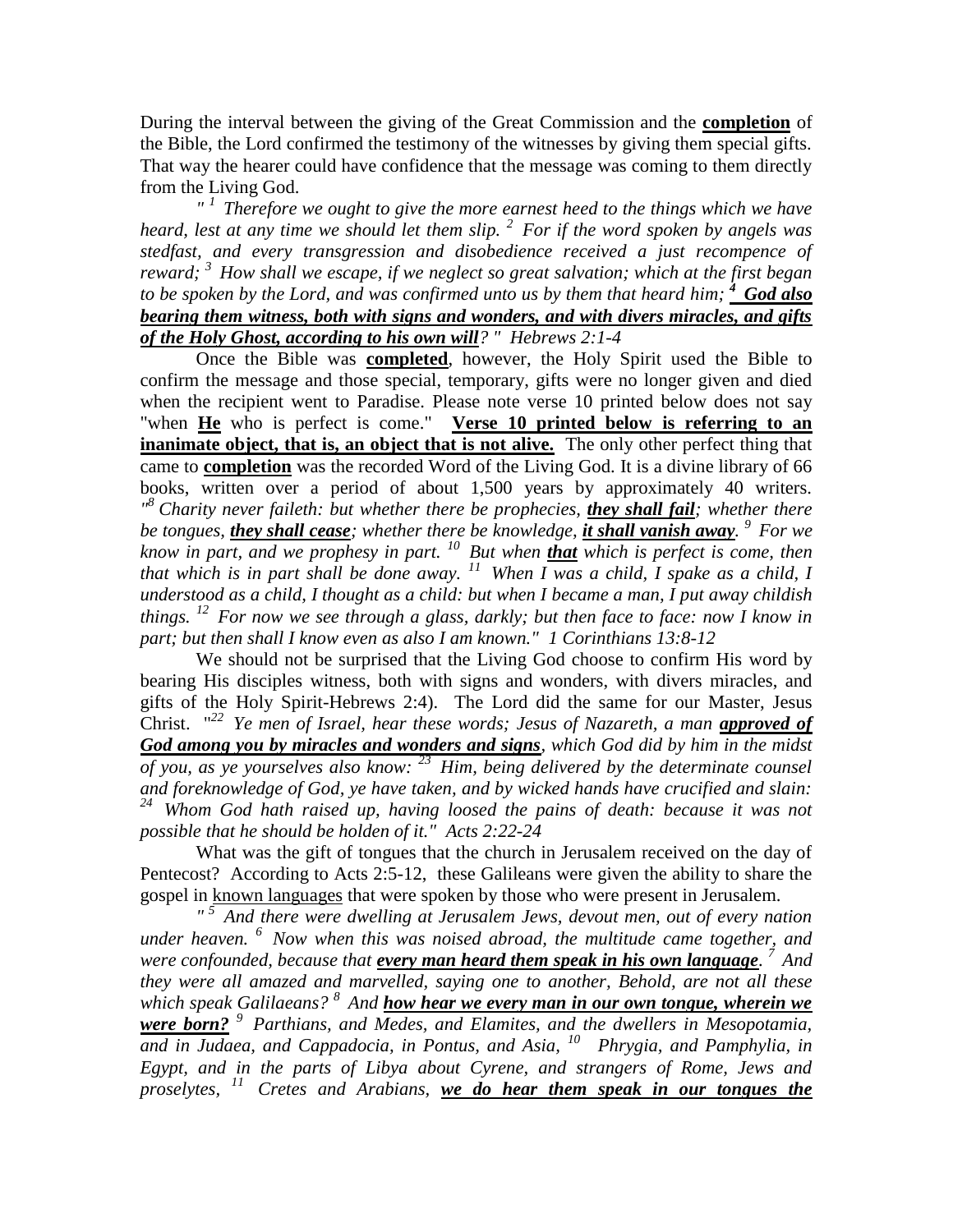*wonderful works of God. <sup>12</sup>And they were all amazed, and were in doubt, saying one to another, What meaneth this?" Acts 2:5-12* 

So the ability to share the good news of salvation in the language of the hearer was given to some of the members of the church in Jerusalem as they had need and continued to be given until the Holy Word of God was **completed**. According to the apostle Paul, **not everyone received** the gift of speaking in someone else's native language.

*" <sup>4</sup>Now there are diversities of gifts, but the same Spirit. <sup>5</sup>And there are*  differences of administrations, but the same Lord. <sup>6</sup> And there are diversities of *operations, but it is the same God which worketh all in all. <sup>7</sup>But the manifestation of the Spirit is given to every man to profit withal. <sup>8</sup>For to one is given by the Spirit the word of wisdom; to another the word of knowledge by the same Spirit; <sup>9</sup>To another faith by the same Spirit; to another the gifts of healing by the same Spirit;*  $\frac{70}{10}$  To another the *working of miracles; to another prophecy; to another discerning of spirits; to another divers kinds of tongues; to another the interpretation of tongues: <sup>11</sup>But all these worketh that one and the selfsame Spirit, dividing to every man severally as he will." 1 Corinthians 12:4-11* 

*" <sup>28</sup>And God hath set some in the church, first apostles, secondarily prophets, thirdly teachers, after that miracles, then gifts of healings, helps, governments, <i>diversities of tongues. <sup>29</sup>Are all apostles? are all prophets? are all teachers? are all workers of miracles?* <sup>30</sup> Have all the gifts of healing? *do all speak with tongues*? *do all interpret?* <sup>31</sup> *But covet earnestly the best gifts: and yet shew I unto you a more excellent way." 1 Corinthians 12:28-31* 

The answer to Paul's questions in the scripture printed above is **NO!** Not all the members of a scriptural church were apostles. Not all the members of a scriptural church were prophets. Not all the members of a scriptural church were teachers. Not all the members of a scriptural church were workers of miracles. Not all the members of a scriptural church had the gifts of healing. Not all the members of a scriptural church received the gift of tongues (the gift of speaking in someone else's native language so that the gospel could be shared). Not all the members of a scriptural church received the gift of interpretation (the gift of interpreting the message the Lord had sent through another member when the other member delivered God's message in a known language no one else in the service understood). Please remember that until the Bible was completed, the members of those early churches were limited in their knowledge of past events and future events. As we shared earlier, we have the completed Word of God which provides us knowledge about what has happened in the past as the plan of our Lord has moved toward its fulfillment. Through the **completed** Word of God, the Lord informs us of what will happen in the future so we do not need for someone to be given the gift of prophecy in order to foretell future events. Also, we have the completed Word of God to confirm the truths we are sharing with others. But the perfect, recorded Word of God (the Bible) was not completed until the apostle John **completed** recording the Book of Revelation. During the interval between the giving of the Great Commission and the completion of the Bible, the Lord confirmed the testimony of the witnesses by giving them special gifts. In addition, sometimes the Lord had a special message that He wanted delivered to the members of one of His local churches. The Lord would sent that message by having one of the members deliver the message in a known language no one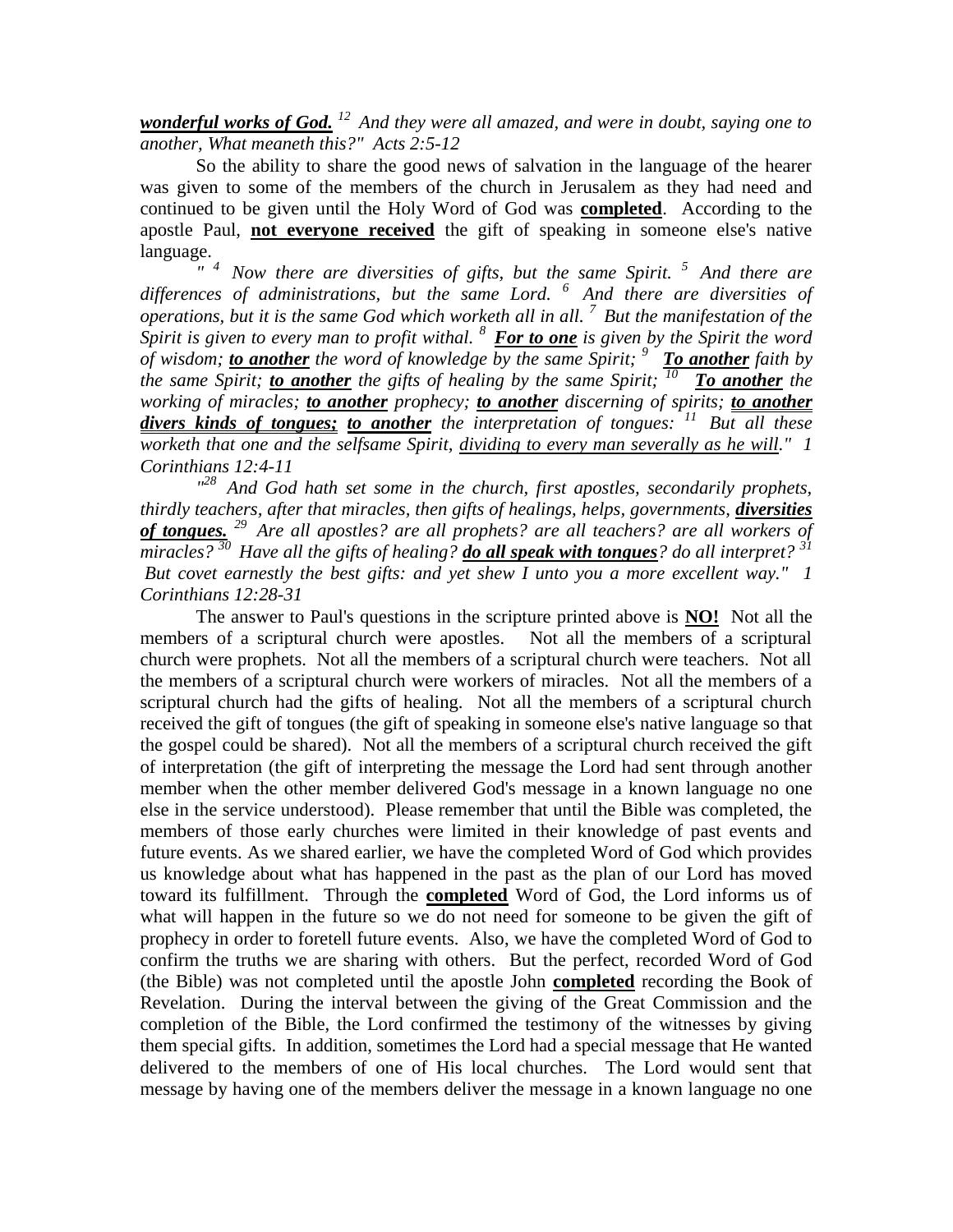else in the service understood except the person to whom He gave the gift of interpretation. That way, the members of that scriptural church could have confidence that the message was coming to them directly from the Living God. **However**, the person who had been given the message was to remain **silent** if no one in the congregation had received the gift of interpretation. We find that the Greek word translated silent in 1st Corinthians 14:28 is **"σιγάω"-** pronounced see-gah'-o in English and means hold (one's) peace or be silent. Paul is instructing the members of the early churches that if **neither** the member with the gift of tongues or some other member had been given the gift of interpretation, they are to hold their peace or be silent!

*" <sup>26</sup>How is it then, brethren? when ye come together, every one of you hath a psalm, hath a doctrine, hath a tongue, hath a revelation, hath an interpretation. Let all things be done unto edifying. <sup>27</sup>If any man speak in an (*unknown) *tongue, let it be by two, or at the most by three, and that by course; and let one interpret. <sup>28</sup>But if there be no interpreter, let him keep silence (***σιγάω)** *in the church; and let him speak to himself, and to God." 1 Corinthians 14:26-28* 

Four verses later (verse 32) we find, *" <sup>34</sup>Let your women keep silence (***σιγάω)** *in the churches: for it is not permitted unto them to speak; but they are commanded to be under obedience, as also saith the law."* The Living God was instructing us about speaking in tongues in the previous verses. He did not suddenly change the subject and began giving us a command on another subject. What He said was that a woman was not given the gift of tongues. In fact He said that they were forbidden to speak in tongues. **If you do not believe the word of the Lord that He spoke through Paul, you need to cut that statement out of your Bible!!!!**

At the beginning of this paper we asked the question, " Did the disciples of John the Baptist receive the gift of tongues? **No!** Those saved people who did not leave John the Baptist and become disciples of Jesus Christ when He called to them never were told to remain in Jerusalem until they were endued with power. Those instructions were only given to the disciples of Jesus Christ (the local church in Jerusalem). On the day of Pentecost, only the disciples of Jesus Christ received the Seven Fold Power of the Holy Spirit in order for them to fulfill the commission they had been given.

In other words, there were other saved people who were alive on this earth on the day of Pentecost who did not receive all seven of the gifts of the Holy Spirit unless and until they received scriptural baptism and became members of one of Christ's local churches.

*" <sup>1</sup>And it came to pass, that, while Apollos was at Corinth, Paul having passed through the upper coasts came to Ephesus: and finding certain disciples, <sup>2</sup>He said unto them, Have ye received Holy Spirit Power (there is no Greek definite article) since ye believed? And they said unto him, We have not so much as heard whether there be any Holy Spirit Power (there is no Greek definite article). <sup>3</sup>And he said unto them, Unto what then were ye baptized? And they said, Unto John's baptism. <sup>4</sup>Then said Paul, John verily baptized with the baptism of repentance, saying unto the people, that they should believe on him which should come after him, that is, on Christ Jesus. <sup>5</sup>When they heard this, they were baptized in the name of the Lord Jesus* (by the authority of the Lord Jesus)*. <sup>6</sup>And when Paul had laid his hands upon them, the Holy Ghost came on them; and they spake with tongues, and prophesied. <sup>7</sup>And all the men were about twelve."*